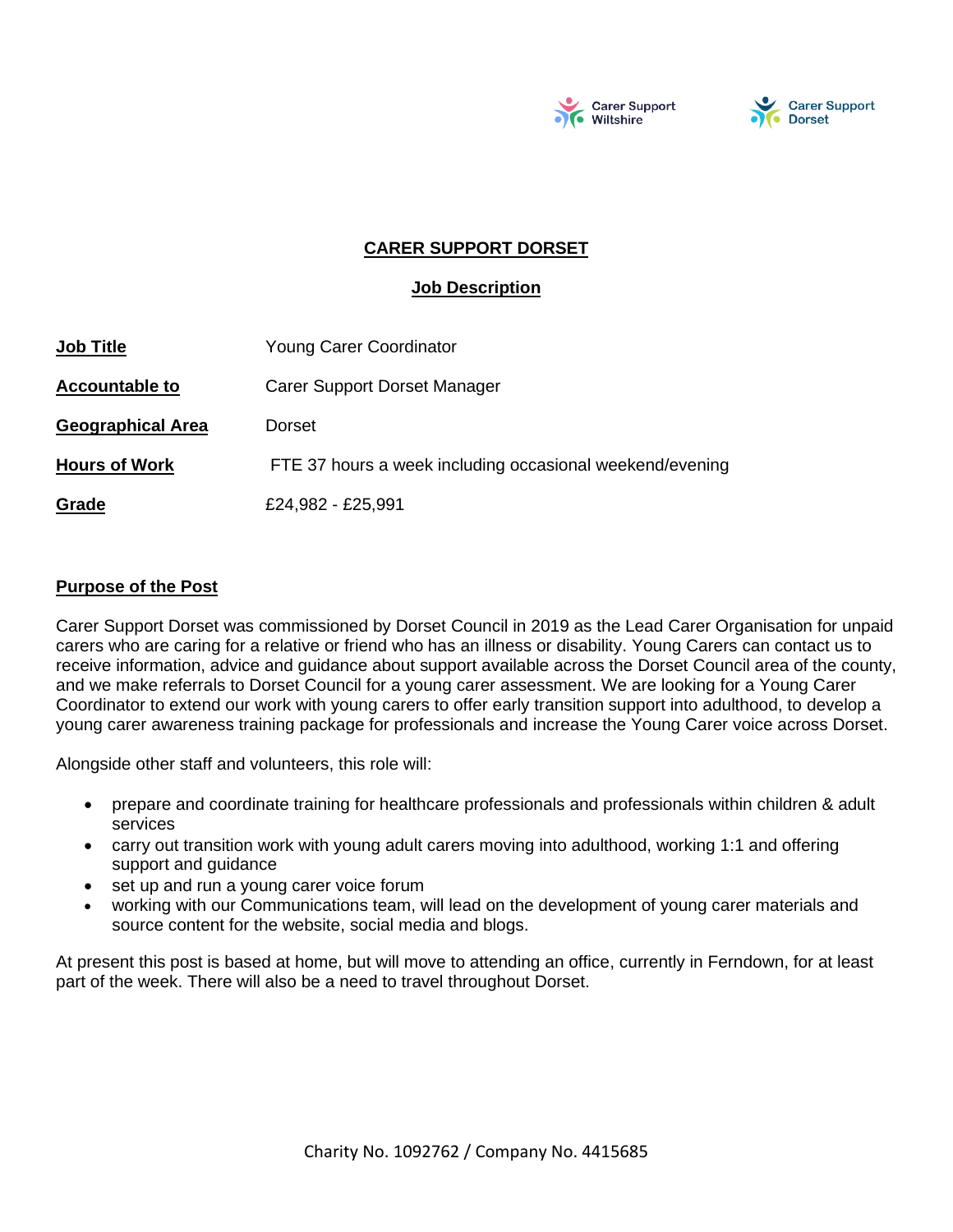



#### **Key duties and responsibilities:**

The post holder will:

- Develop and deliver a plan to extend our work to healthcare and professionals within children's and adult services. To include a training package raising young carer awareness and support in identifying young carers
- Prepare and deliver presentations to groups of professionals
- Facilitate young carer support groups
- Coordinate with other staff to deliver presentations
- Work closely with other partners, including the Dorset Council Young Carers Team, to increase the offer to young carers across Dorset, including online and paper resources for young carers, schools, colleges and youth clubs
- Work with the Communications team on the development of young carer materials and create content for the website, social media and blogs
- Ensure regular evaluation of the Service and that young carers views are sought and acted upon
- Ensure Safeguarding policies and procedures are followed, and that staff are adequately trained, and policies implemented
- Actively cultivate knowledge of local, countywide and national resources relevant for young carers
- Become familiar with existing networks or groups supporting young carers within Dorset
- Ensure that accurate, timely and detailed records of all contacts are kept
- Create regular written and data reports for Commissioners and other stakeholders
- Liaise regularly with the CSD Manager and other staff to review work and prioritise requirements to meet demand
- Attend regular supervision meetings, to share good practice and ensure your own support needs are met

#### **Additional Occasional Responsibilities**

As a member of a small team, the post holder will be expected as necessary to support colleagues by:

• Actively contributing to and participating in publicity events and represent the organisation in a positive manner and to raise awareness of carers' needs

#### **General Requirements**

The post holder will be expected to:

- Possess the essential skills as detailed in the person specification
- Adhere to and uphold our mission, vision, values, strategic aims and policies
- Act with integrity and always maintain the highest professional standards
- Maintain a confidential, sensitive and discreet approach to personal, sensitive and organisational information
- Contribute to a culture of equality and demonstrate a commitment to removing all forms of discrimination as a colleague and as a provider of services to carers
- Work collaboratively as a member of a small team, including volunteers, and to attend and actively contribute to team meetings
- Actively identify own training needs and personal development, and to participate in training sessions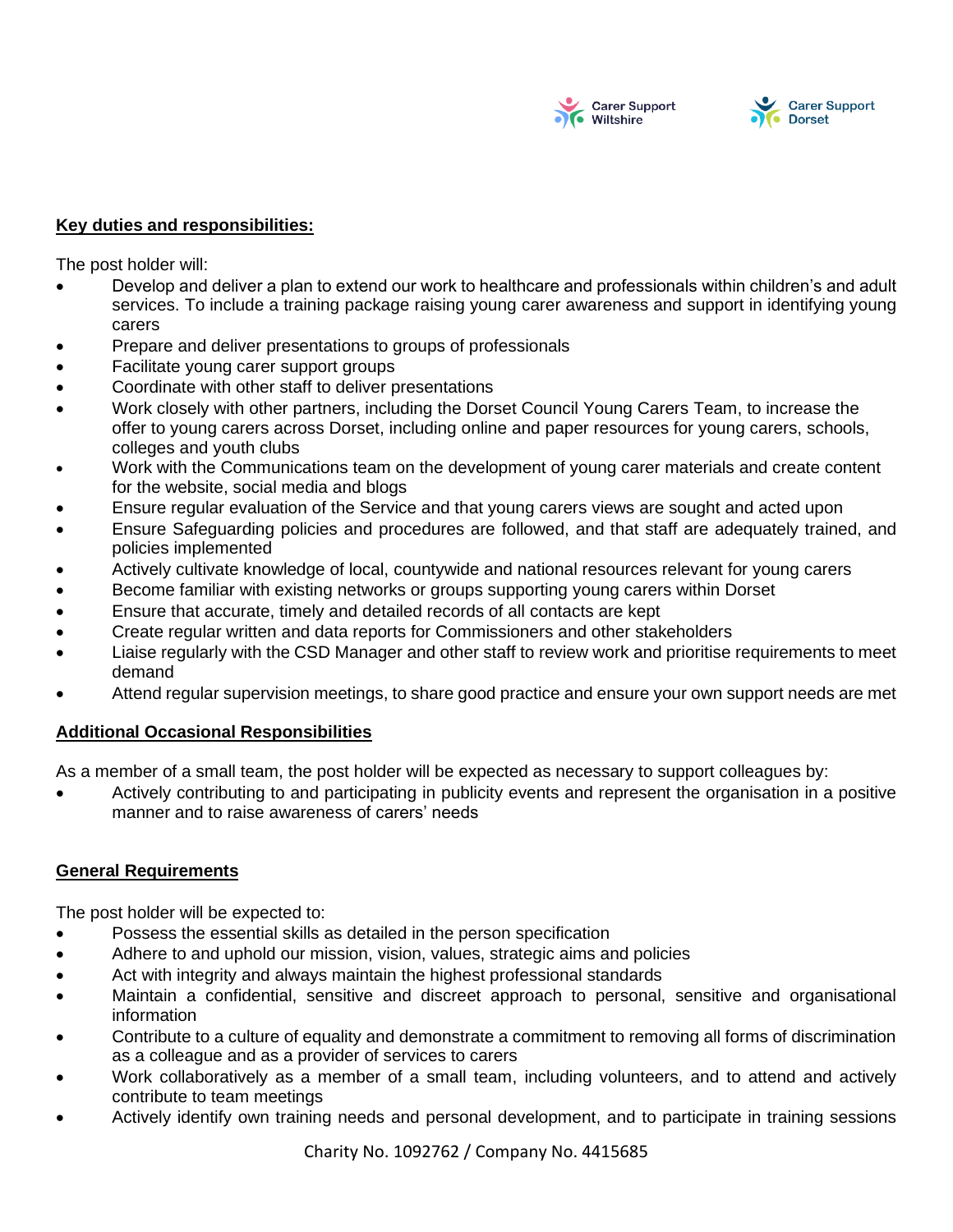



when required

• A flexible approach is required for this role, and you may be asked to undertake other duties from time to time as determined by your line manager and in keeping with the purpose of the post and after consultation with the post holder

**This job description is not necessarily an exhaustive list of duties but is intended to reflect a range of duties the post holder will perform. The job description will be reviewed regularly, including at annual appraisals, and may be changed considering the needs of the organisation and following consultation with the post holder.**

**Employee signature: Date: Date: Date: Date: Date: Date: Date: Date: Date: Date: Date: Date: Date: Date: Date: Date: Date: Date: Date: Date: Date: Date: Date: Date: Date:**

**Senior manager: Date:**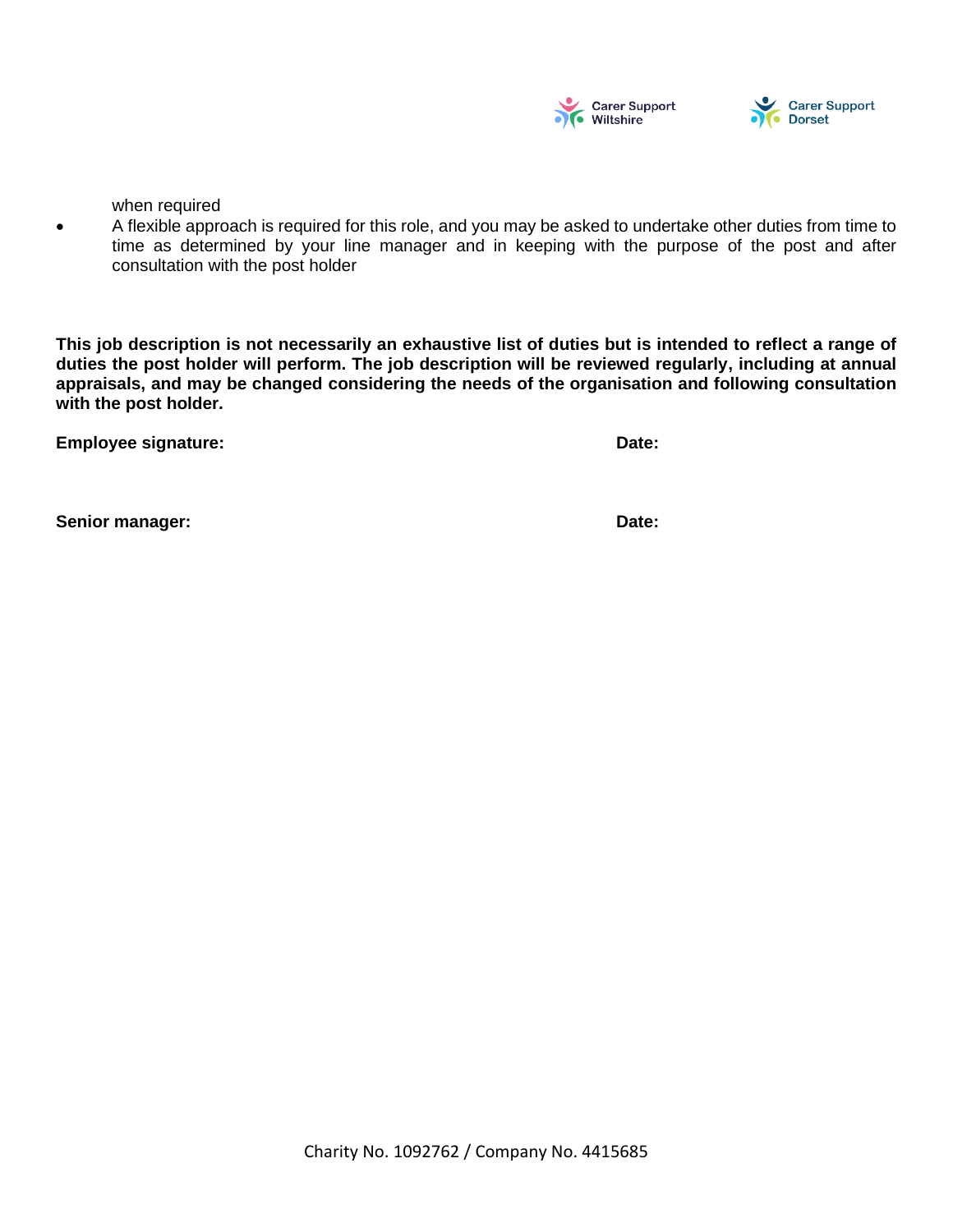

# **Carer Support Dorset Person Specification: Young Carer Coordinator**

*Important: A person specification is an accepted method of identifying who, from a range of candidates for a post, most closely matches the needs of the organisation and the tasks outlined in the job description. It will be used at both short-listing and interview stages. The person specification is issued with the job description so that the applicants can make judgements themselves about their ability to do the job. When completing the application form please mention your abilities for each section of the person specification, failure to do so may affect your short-listing score.* 

|                                                                                                                                                   | <b>How assessed</b>       | <b>Essential</b> /<br><b>Desirable</b> |  |  |
|---------------------------------------------------------------------------------------------------------------------------------------------------|---------------------------|----------------------------------------|--|--|
| <b>Qualifications</b>                                                                                                                             |                           |                                        |  |  |
| Good standard of education                                                                                                                        | Application               | Essential                              |  |  |
| Further qualifications in health and social care,<br>including linked NVQs, social work degree,<br>nursing qualification or equivalent experience | Application               | Desirable                              |  |  |
| <b>Experience</b>                                                                                                                                 |                           |                                        |  |  |
| Experience of developing training/delivering<br>presentations                                                                                     | Application and interview | <b>Essential</b>                       |  |  |
| Experience of working directly with young<br>people in 1:1 and group settings                                                                     | Application and interview | Essential                              |  |  |
| Experience of speaking to groups of<br>professionals                                                                                              | Application and interview | <b>Essential</b>                       |  |  |
| Experience of working with safeguarding<br>policies and procedures                                                                                | Application and interview | <b>Essential</b>                       |  |  |
| <b>Knowledge</b>                                                                                                                                  |                           |                                        |  |  |
| Understanding of young carers' issues and<br>rights                                                                                               | Application and interview | <b>Essential</b>                       |  |  |
| Good understanding of the Care Act 2014 and<br>other linked legislation                                                                           | Application and interview | <b>Desirable</b>                       |  |  |
| Knowledge of multiagency working, including<br>healthcare, social care and children services                                                      | Application and interview | Essential                              |  |  |
| <b>Skills and Competencies</b>                                                                                                                    |                           |                                        |  |  |
| <b>Excellent written communication skills</b>                                                                                                     | Application and interview | <b>Essential</b>                       |  |  |